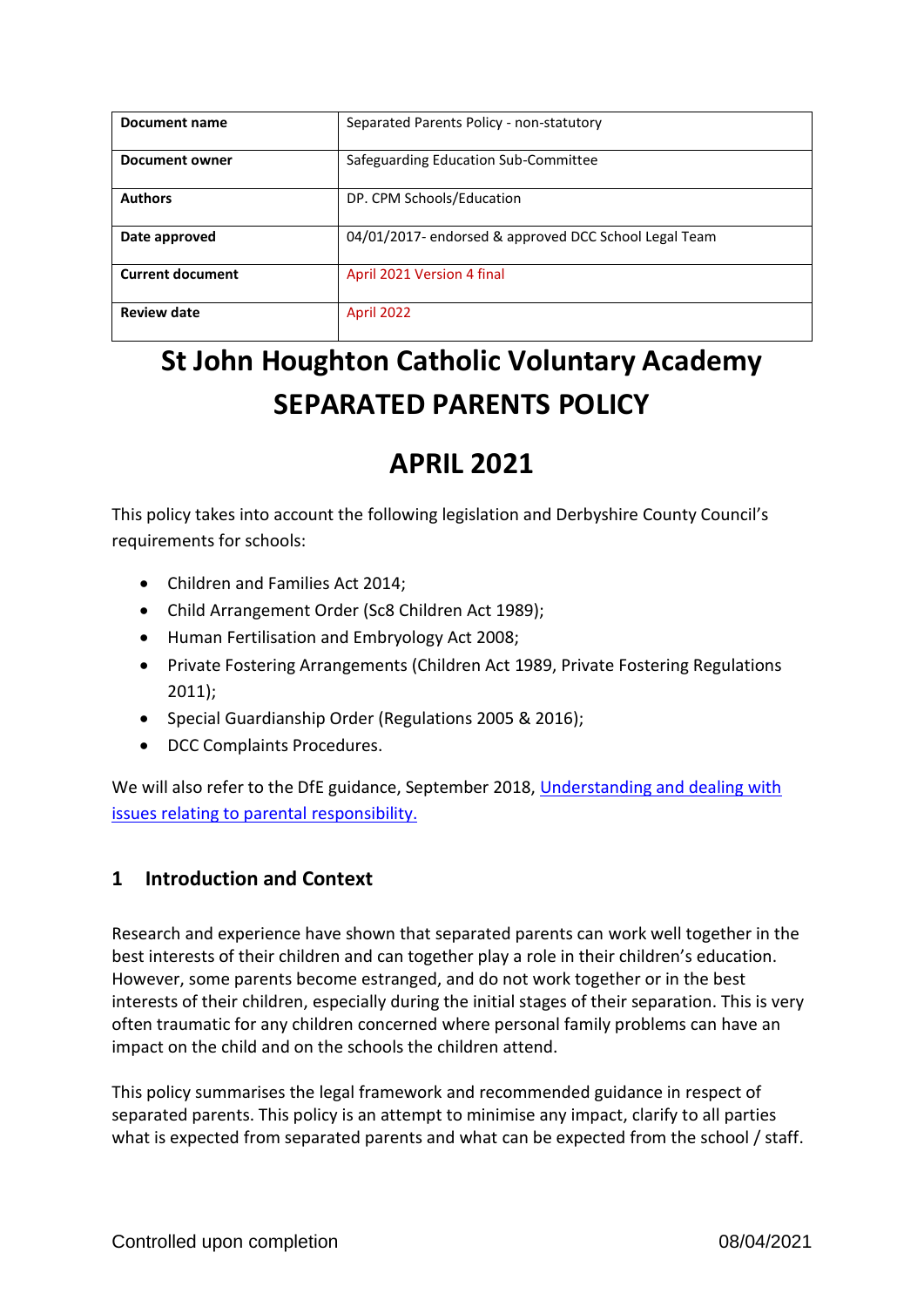**The definition of a parent for school purposes** is much wider than for any other situation. The Education Act 1996 defines a parent as:

- *All-natural parents, including those that are not married;*
- *Any person who has parental responsibility but is not a natural parent e.g. a legally appointed guardian or the Local Authority named in a Care Order;*
- *Any person who has care of a child or young person i.e. a person with whom the child resides and who looks after the child irrespective of the relationship*

**Who has "Parental Responsibility"?** (The Children Act 1989, amended by the Children and Families Act 2014)

*Having parental responsibility means assuming all the rights, duties, powers, responsibilities and authority that a parent of a child has by law. Parental responsibility can be removed in some circumstances.* 

*People other than a child's natural parents can acquire parental responsibility through:*

- *In the case of step-parents, in agreement with the child's mother (and other parent if that person also has parental responsibility for the child) or as a result of a court order*
- *Being granted a Child Arrangements Order;*
- *Being appointed a Guardian;*
- *Being granted a Residence Order;*
- *Being named in an Emergency Protection Order (although parental responsibility in a such a case is limited to taking reasonable steps to safeguard or promote the child's welfare);*
- *Being granted a care order not sure whether the two highlighted orders should be included as they are only granted to the LA – could say awarded to the Local Authority*
- *Being granted a Special Guardianship Order;*
- *Adopting a child.*
- *A parent by virtue of the human Fertilisation and Embryology Act 2008*

If the parents of a child were not married to each other when the child was born, the mother automatically has parental responsibility; however, the father only has parental responsibility from 1st December 2003 and by jointly registering the birth of the child with the mother. He can, however, subsequently acquire parental responsibility by various legal means**.**

### **What does having "care" of a child mean?**

Having care of a child or young person means that a person who the child lives with and who looks after the child, irrespective of what their relationship is with the child, is considered to be a parent in education law. This could be shown by: Interaction with the school – attending meetings, making phone calls, being on the School's record as being involved (in whatever capacity) etc. Residence with the child where, for all intents and purposes, the person is part of the family, a man or woman married to a parent of a child.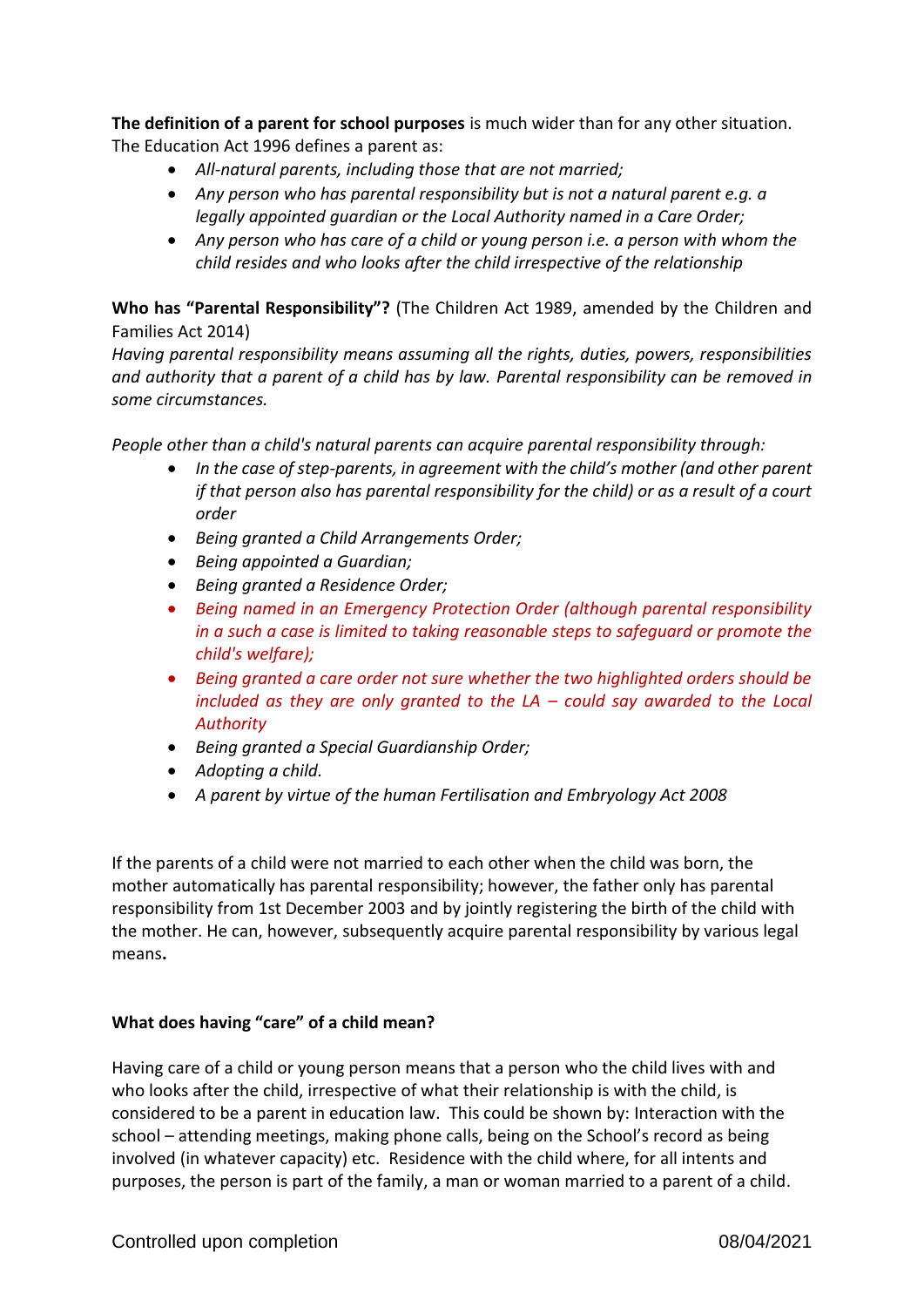### **For example:**

- Are they listed on school records?
- Does the school have contact details for them?
- Do they meet with teachers/attend parents' evenings?
- Have they been involved with the measures designed to improve attendance?
- Do they contact the school on behalf of the child when s/he is ill?
- Do they live with the child?
- How long has the school known of them being connected with the child?
- Does the adult bring/collect the child to/from school?
- Is the adult married to the parent of the child?

It would not be appropriate to assume that someone having a "casual" relationship with the parent of a child necessarily has 'care of the child' unless we have cause to believe the person has some involvement with the child's life – living with the child could be a determining factor as could the other examples outlined above.

It is therefore those adults who are having significant input to a child's life who can be classified as "parent", having "parental responsibility" or who have "care of a child". And as a school we will use this guideline when separated parents make contact.

Parents as defined above are entitled to share in the decisions that are made about their child and to be treated equally by schools. We aim to collaborate with parents in the best interests and listen to all parties.

All parents can also [receive information about the child,](http://www.legislation.gov.uk/uksi/2005/1437/contents/made) even though, for day-to-day purposes, the school's main contact is likely to be a parent with whom the child lives on school days. There may be occasions when this school needs to decline requests for action from one or more parents.

Individuals who have parental responsibility for, or care of, a child have the same rights as biological parents. For example, to:

- receive information such as pupil reports
- participate in statutory activities such as voting in elections for parent governors
- be asked to give consent such as to the child taking part in school trips
- be informed about meetings involving the child such as a governors' meeting on the child's exclusion

Entitlements also include: -

- Appeal against admission decisions
- Ofsted & school-based questionnaires
- Attend parent meetings/school events
- Have access to school records, receive copies of school reports, newsletters, invitations to school events, school photographs relating to their child and information about school trips.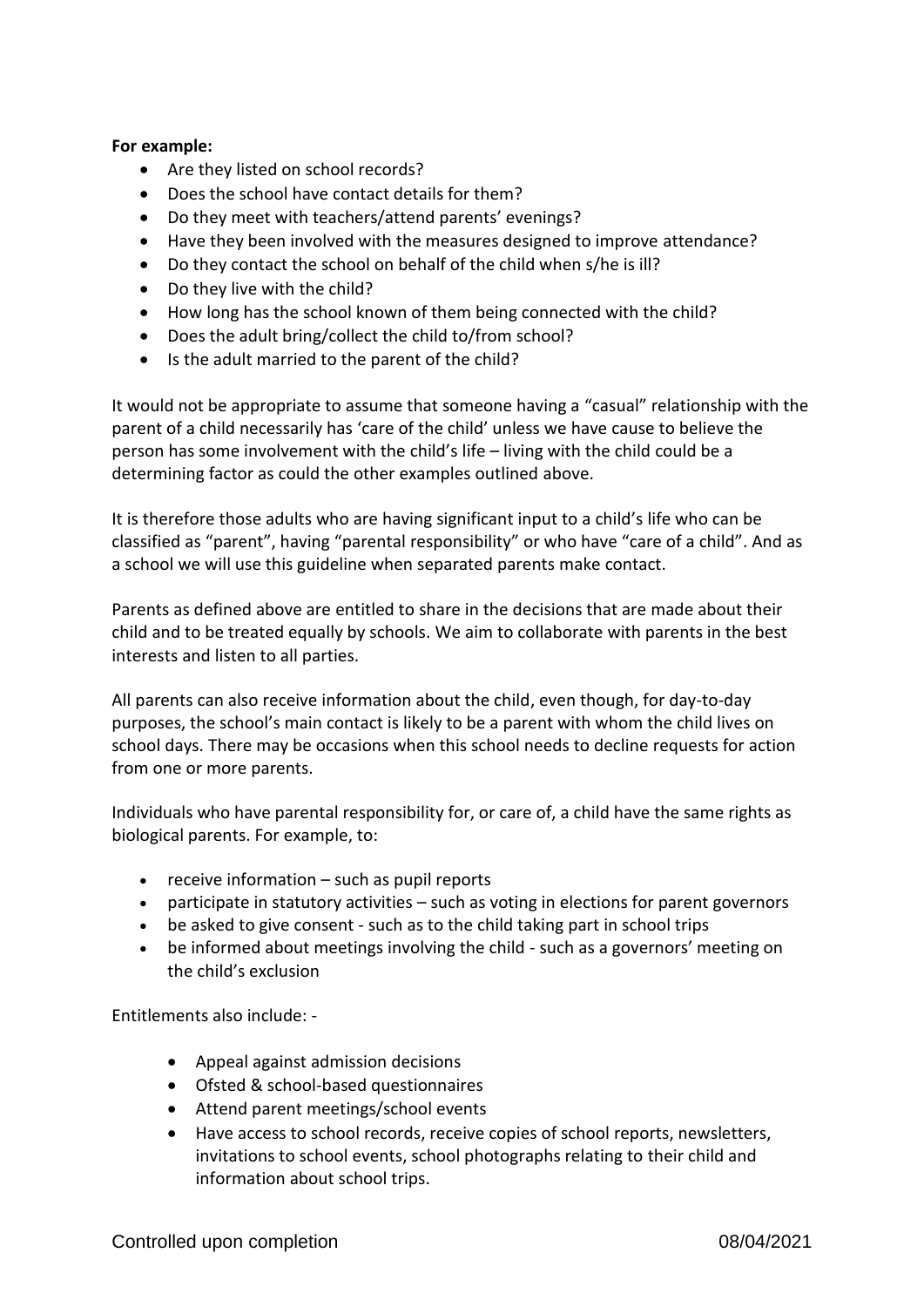The Governing Body recognise that while the parents of some pupils may be separated, they are entitled to the above and this entitlement cannot be restricted without a specific court order. In particular, the school does not have the power to act on the request of one parent to restrict another.

The information provided to the school when the child was enrolled detailing whether parents have parental responsibility for the child will be presumed to be correct unless a court order or original birth certificate proving otherwise is provided to the school.

Similarly, the information provided on the address(es) where the child resides will be presumed to be correct unless a court order proving otherwise is provided to the school.

If parental responsibility, addresses and contacts are unclear, then we will make reasonable enquiries to ascertain the information.

If a child or young person and is under 16 and is living with someone other than a close family relative e.g.- grandparent then this may be a private fostering arrangement and the local authority will need to be notified. We will notify the local authority if this is found to be the case and we have a separate policy on private fostering which we will also refer to in this situation.

In any event and if at any time it appears that there is not anyone with parental responsibility who is caring for a child or if it is unclear, and we have taken reasonable steps to find out, we will involve the Local Authority to help clarify and resolve.

## **2 Our responsibilities**

We fully recognise our responsibilities, and it is our sole wish is to promote the best interests of the child, working in partnership with all parents. Schools do not have the power to act on the request of one parent to restrict the other parent's involvement. Schools can only do so if there is a specific legal basis such as a court order, which is very rare.

We will maintain our open door policy with all parents, and the class teacher and/or Head Teacher will be available by appointment to discuss any issues or concerns with regard to separated/divorce estranged parents may have in relation to their child or children at the school.

Parents will be encouraged to resolve any issues around estrangement, contact and access to information without involving our School directly.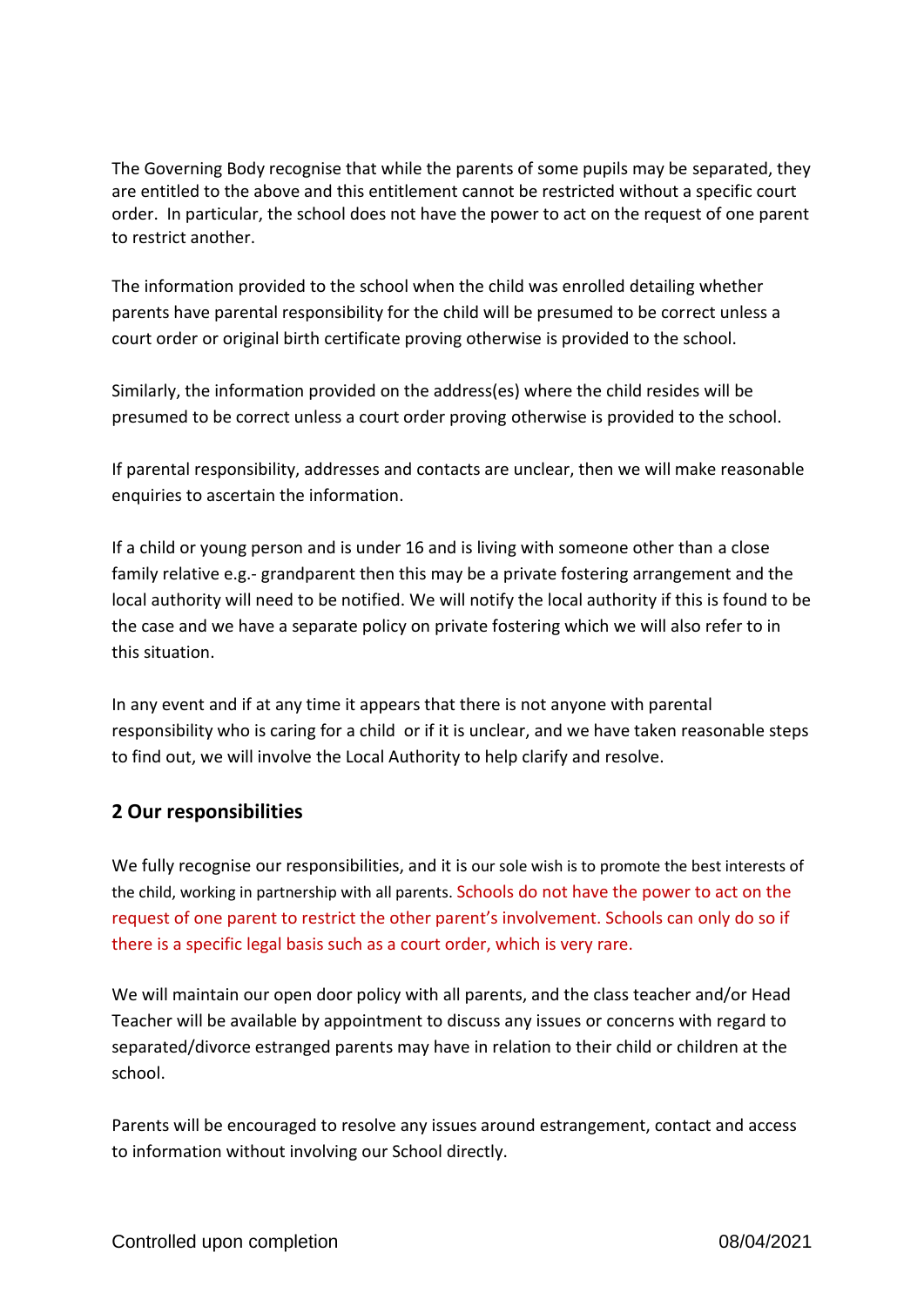Issues of estrangement are a civil/private law matter and our School cannot be involved in providing mediation, helping an estranged parent to communicate with their child or children, or using the school premises for purposes of contact.

If the parents are unable to agree with one another on decisions regarding their child's educational programme, including but not limited to placement, participation in extracurricular activities, and consent to evaluation and services this school will not arbitrate and will ask parents to resolve the issues between themselves and to revert to the school with the solution.

In cases where there is continued conflict and this cannot be resolved, we will advise the aggrieved parent to pursue the matter through the Family Court.

The interests of the child will always be paramount when deciding whether to accommodate a request from an estranged parent. We recognise that a Court Order can restrict a parent in having contact/access to information and we may be bound by this. In this situation we will consult with the Local Authority to obtain advice as this may constitute a safeguarding concern.

In any event whereby the parents being estranged is appearing to impact upon the health, wellbeing and safety of a child the matter will be referred to the Local Authority for advice.

Should there be any disagreement between this school and the parent this school may advice the parent to use the school's complaints process.

## **3 Our Policy**

It is the responsibility of the parents to inform the school when there is a change in family circumstances. Our School needs to be kept up to date with contact details, arrangements for collecting children and emergencies.

We encourage parents to tell us at an early stage if there is a change in family circumstances. Whenever possible, staff will be informed of such changes so that suitable support can be offered. We will, however, recognise the sensitivity of some situations and maintain the level of confidentiality requested by parents as far as possible

Newsletters & general school updates can be sent to all parents via (*insert schools communication means)*. These updates will contain all the main events within school, Including; productions, sports days, parent's evenings, class trips, etc. Occasionally letters are sent to individual classes. We would expect parents to communicate these messages to each other as and when appropriate.

When we hold parent evening's, we would expect parents to communicate with each other regarding these arrangements.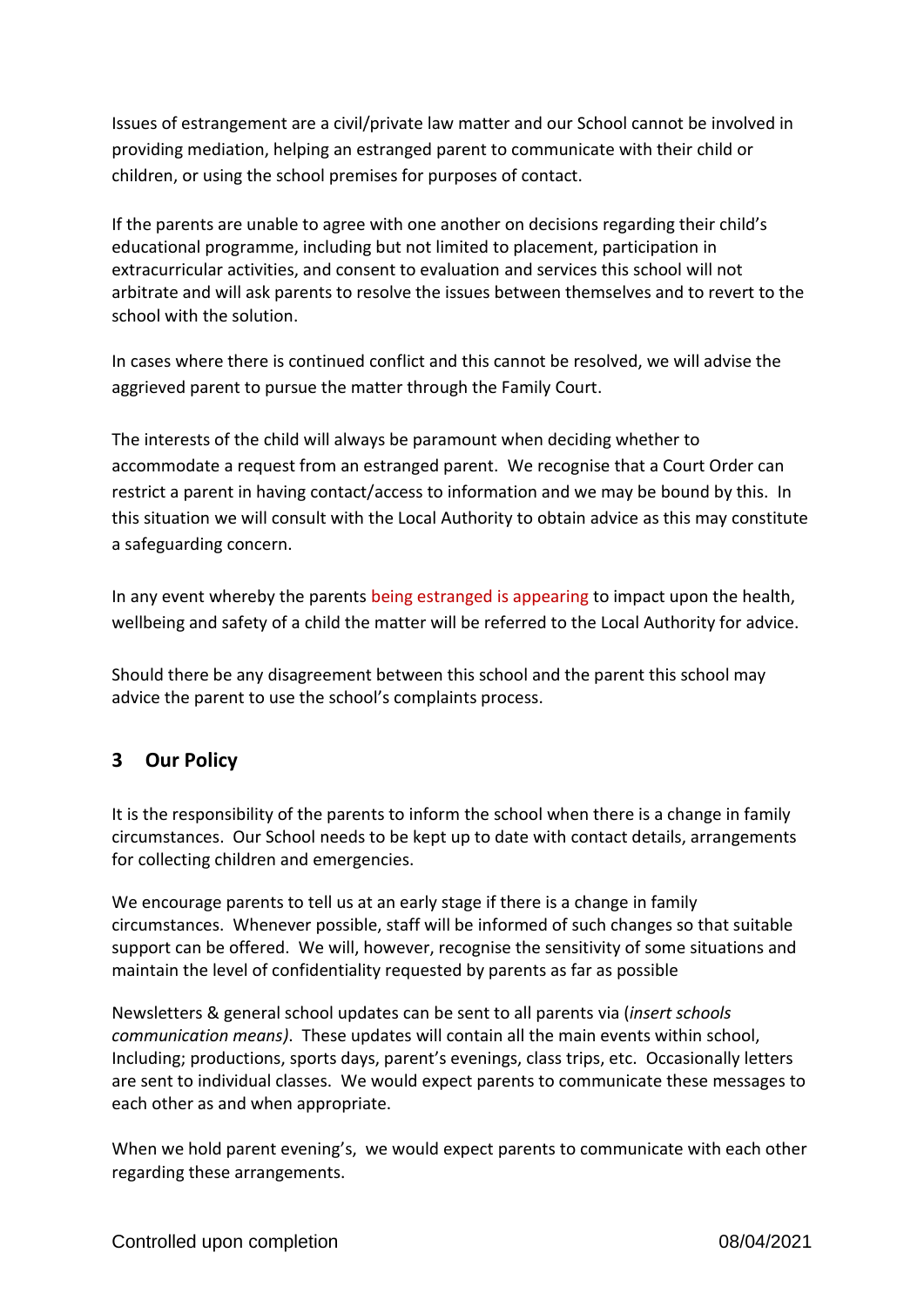The school will consider separate appointments but by prior agreements only or when a court order is in place restricting contacts with both parents.

We expect that parents should liaise and communicate directly with each other in matters such as the ordering of school photographs; tickets for performances and other instances.

A parent as defined in Education law has the right to receive progress reports and review pupil records of their children. If the parents are separated or divorced, progress reports will be sent to the parent at the address in the school's records specifying where the child resides with the expectation that he/she will share the report with the other parent.

If the child is subject to a joint Child Arrangements Order and the school's records formally capture that the child resides at two addresses, then progress reports will be sent to both addresses.

The school will send copies of the progress reports to a parent with whom the child does not reside only if that parent submits a written request.

### In the matter of the release of a child or children:

We will follow the standard agreed procedure in the release of a child or children.

In the case of separated parents our School will release a child or children to a parent in accordance with any specific arrangements or a Court Order notified to the school.

If one parent seeks to remove the child from school in contravention of the notified arrangements, and the parent to whom the child would normally be released has not consented the following steps will be followed: -

- The Head Teacher, designated deputy or Designated Safeguarding Lead will contact the parent to whom the child would normally be released and explain the request.
- If the parent to whom the child would normally be released agrees, the child may be released, and the records will reflect that the permission was granted verbally.
- In the event that the parent to whom the child would normally be released to cannot be reached, the Head Teacher or staff member dealing with the issue may make a decision based upon all relevant information available to him/her.
- The Head Teacher or staff member may have to refuse permission if agreement/consent cannot be obtained and may need to take advice before a child or children are collected / released.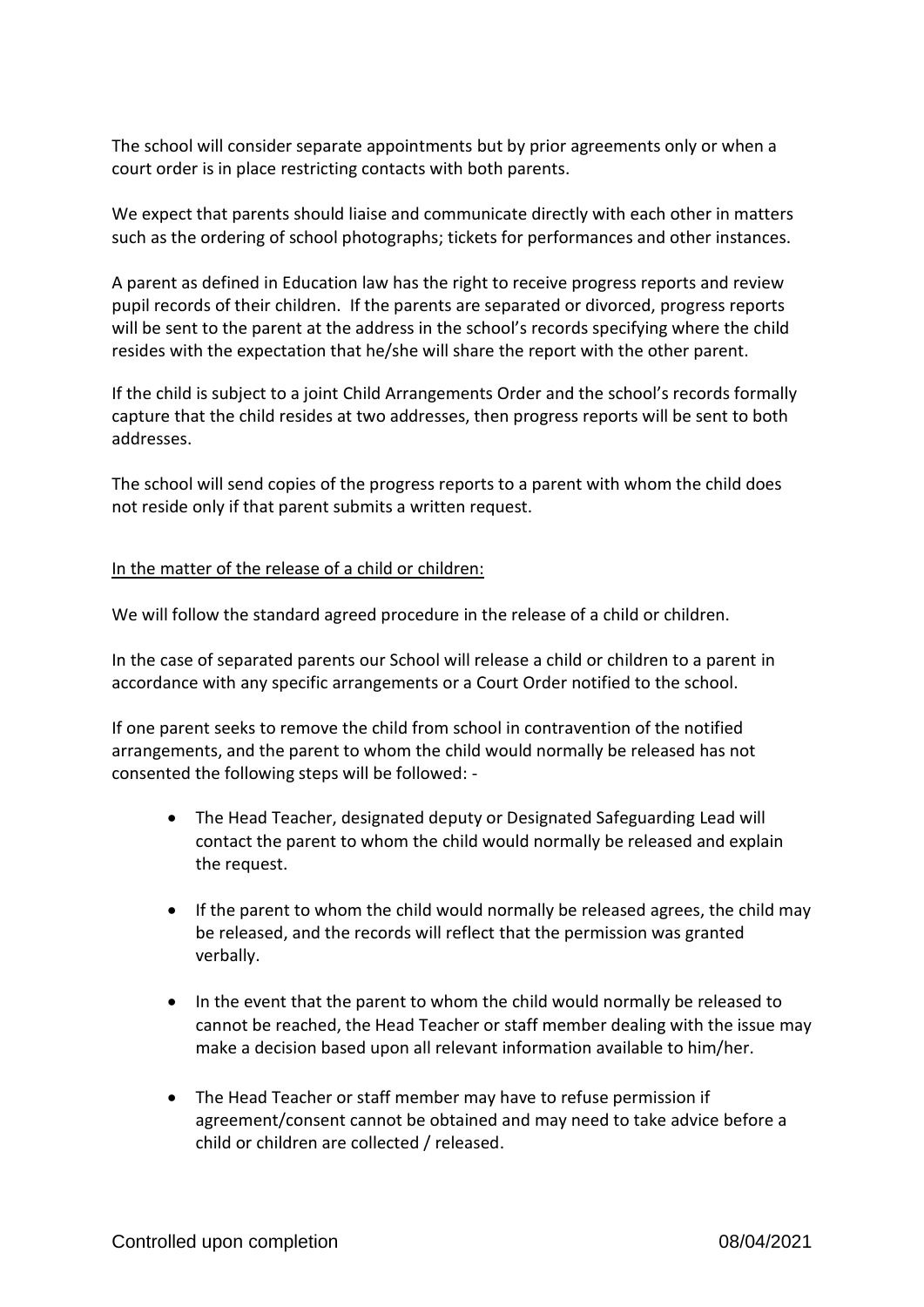- The School cannot **prevent** the other parent collecting the child or children, but we will endeavour to reach an agreement, and this may mean keeping the child or children safe whilst we try and reach such an agreement.
- If there is a Court Order restricting contact or it is in contravention of any access agreement, the child or children will not be released into their care and the other parent advised to take the necessary action which does not involve the school. If it is deemed necessary by the school to protect the child or children's health and welfare, the school shall immediately contact the police and the Local Authority where relevant.
- During any discussion or communication with parents, the child or children may be supervised by an appropriate member of school staff in a separate room to avoid causing any upset to the child or children.
- In circumstances if there is a belief that a possible abduction of the child may occur or if the parent is disruptive, the police should be notified immediately, and the Local Authority notified.

## **4 Support**

We will try and assist parents where possible with offering national and local support groups, and where they can get independent advice:

[National Society for the Prevention of Cruelty to Children](https://www.nspcc.org.uk/keeping-children-safe/support-for-parents/separation-and-divorce/)

[Gingerbread](https://www.gingerbread.org.uk/)

[Family lives](https://www.familylives.org.uk/)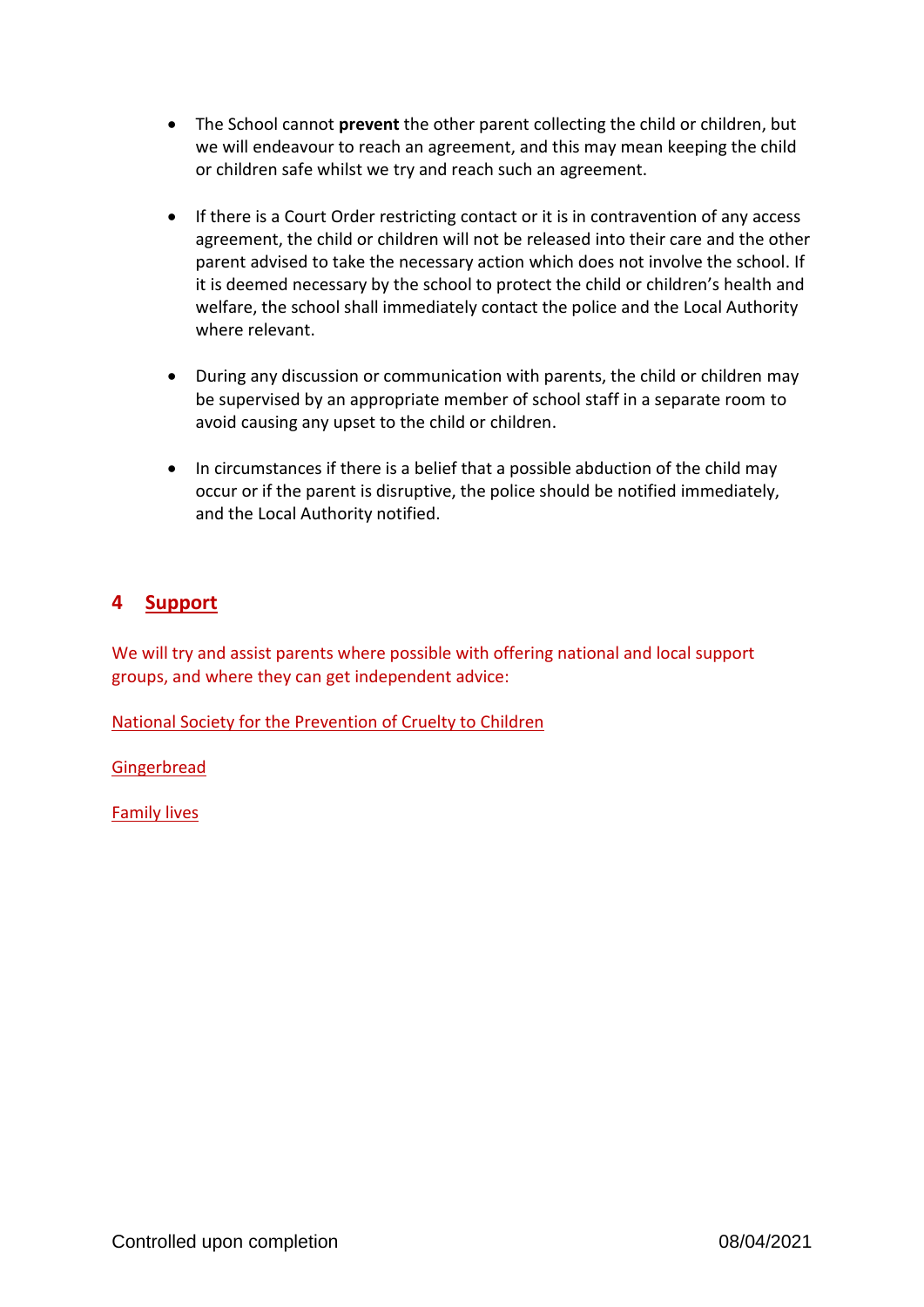## **5 Management of the Policy**

The Head Teacher/Safeguarding Designated Lead(s) will familiarise themselves with this policy and ensure all Staff, Governors and Volunteers are aware of the procedures to follow should the need occur.

The policy will be made available to parents and published on our school website.

| <b>Signed by:</b>   | <b>Signed by:</b>         |
|---------------------|---------------------------|
|                     |                           |
|                     |                           |
| <b>Head Teacher</b> | <b>Chair of Governors</b> |
| Date:               | Date:                     |

## **Appendix A Child Arrangements Orders**

Applications for child arrangements orders are usually between private individuals, under s8 Children Act 1989. Where someone seeks an order in respect of a child who is in the care of the local authority it will be considered a public law matter.

In private law cases the child is not a party to the proceedings unless there are particular circumstances that make the case complex. The court can request a welfare report under s7 Children Act 1989, either from the local authority or from a Children and Family Reporter who is an officer appointed by Cafcass. The report will usually inform the court of the child's wishes and feelings, but the officer will make a recommendation based on what they think is in the child's best interests rather than just report on the child's wishes.

In some circumstances the court may order that the child is made a party to the proceedings. A Children's Guardian (who again is an officer of Cafcass) is appointed to represent the child in the proceedings and the Guardian will appoint a solicitor. If the child and Guardian do not agree on what recommendations to make to the court and the child is of sufficient age and understanding, they will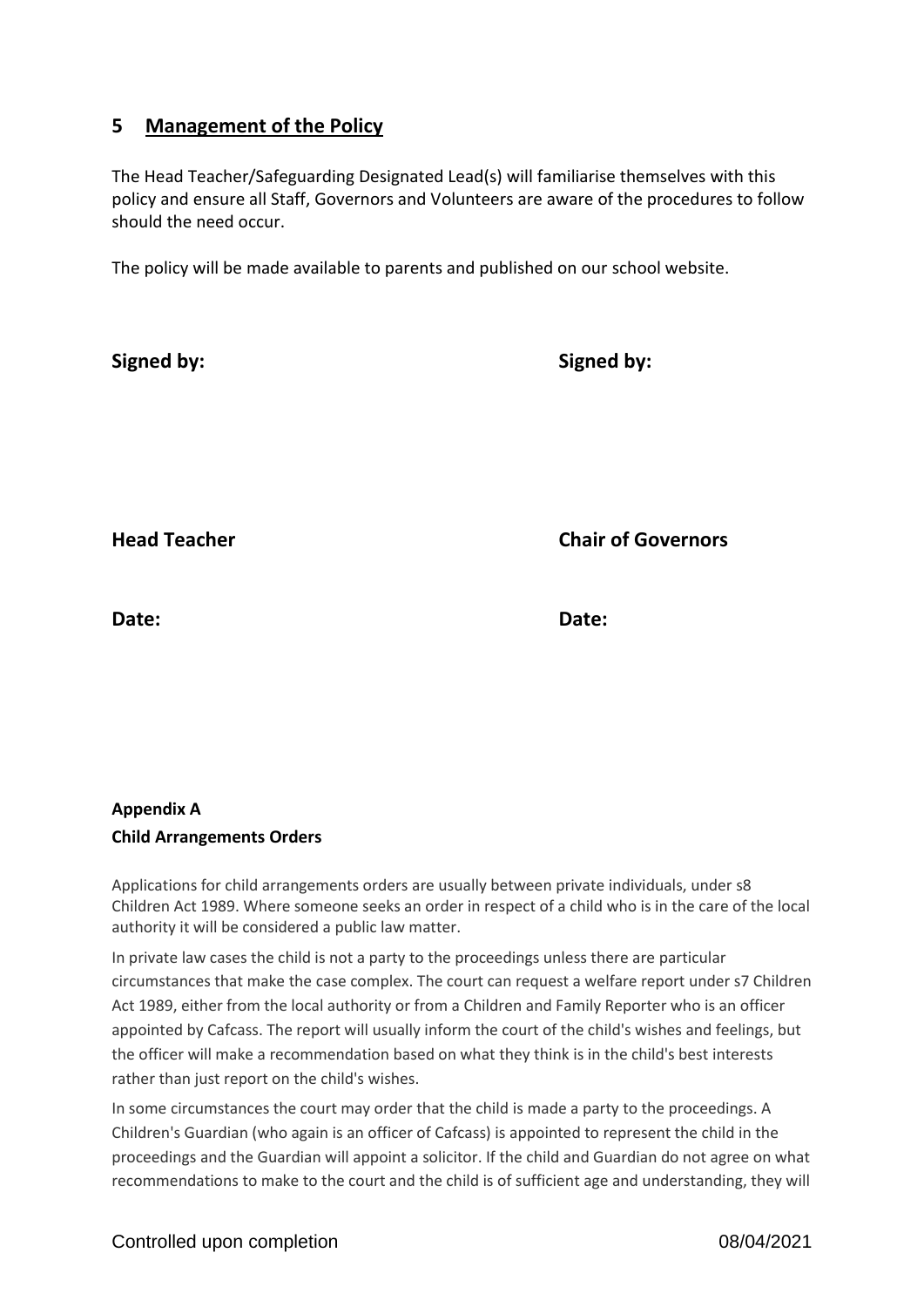be able to instruct a solicitor directly to represent their views and the Guardian will present their own views to the court.

Certain categories of people are entitled to make an application for a child arrangement order under s8 without having to seek permission from the court first, and they are:

1. The parent, guardian or special guardian of a child;

- 2. Any person who has parental responsibility;
- 3. Anyone who holds a residence order in respect of the child;
- 4. Any party to a marriage or civil partnership where the child is a child of the family;
- 5. Anyone with whom the child has lived for at least three years;
- 6. Anyone who has obtained the consent of:

a) a residence order;

b) the local authority if the child is in their care; or

c) everyone who has parental responsibility for the child.

Other people can make an application to the court for permission to issue an application for a child arrangements order. In deciding whether to give permission the court will take into account, amongst other things:

1. The nature of the application;

2. The applicant's connection with the child;

3. The risk there might be of the proposed application disrupting the child's life to such an extent that they should be harmed by it.

It is via this route that wider family members such as grandparents are able to apply for orders in respect of their grandchildren.

#### **The Welfare Checklist - section 1 Children Act 1989**

When a court considers any question relating to the upbringing of a child under the Children Act 1989 it must have regard to the welfare checklist set out in s1 of that Act. Among the things the court must consider are:

a) The ascertainable wishes and feelings of the child concerned (considered in light of his age and understanding);

b) His physical, emotional and/or educational needs;

c) The likely effect on him of any change in his circumstances;

d) His age, sex, background and any characteristics of his, which the court considers relevant;

e) Any harm which he has suffered or is at risk of suffering;

f) How capable each of his parents and any other person in relation to whom the court considers the question to be relevant, is of meeting his needs;

g) The range of powers available to the court under the Children Act 1989 in the proceedings in question.

For all proceedings under the Children Act 1989 when the court considers a question of the child's upbringing the child's welfare is the court's paramount consideration.